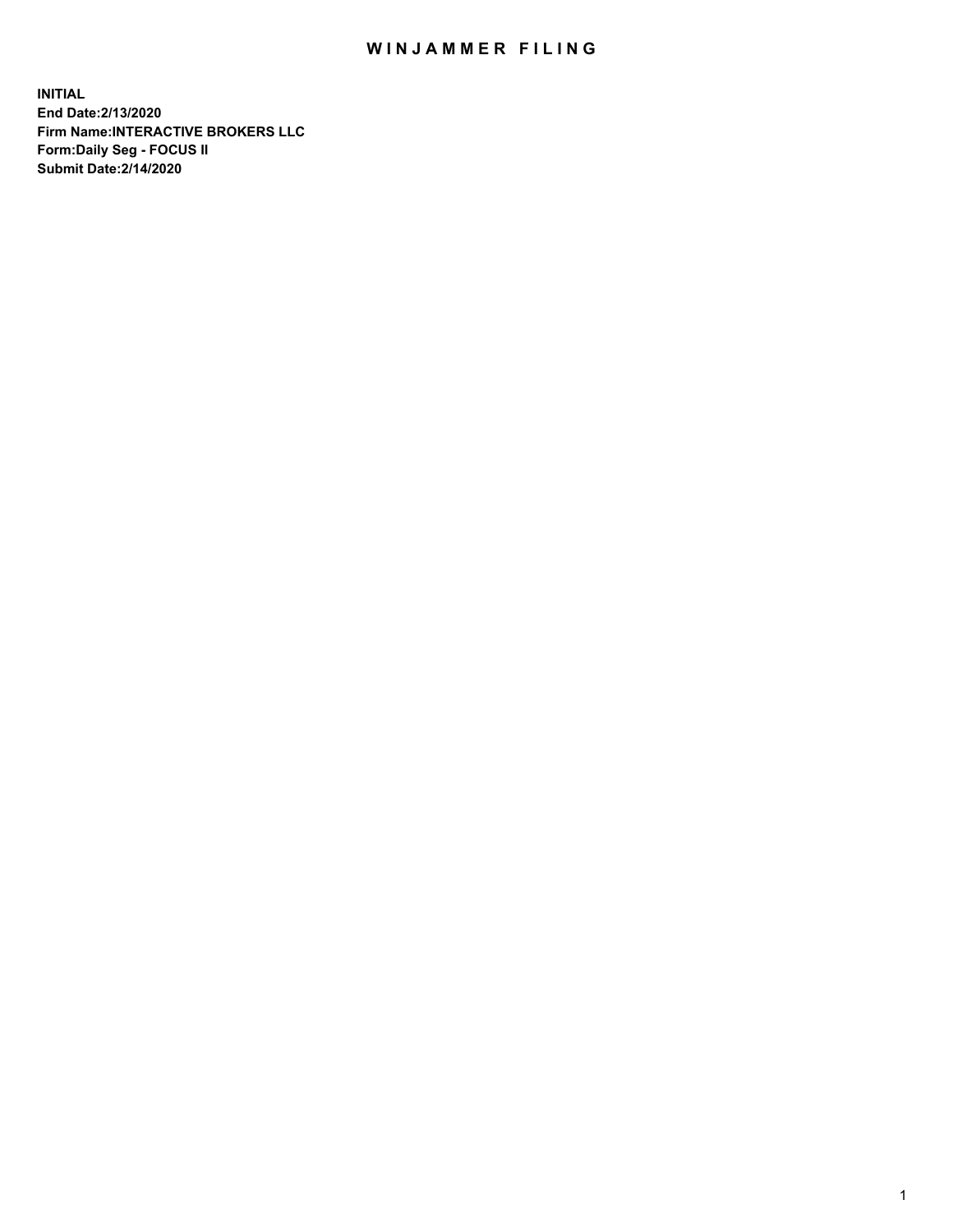**INITIAL End Date:2/13/2020 Firm Name:INTERACTIVE BROKERS LLC Form:Daily Seg - FOCUS II Submit Date:2/14/2020 Daily Segregation - Cover Page**

| Name of Company                                                                                                                                                                                                                                                                                                                  | <b>INTERACTIVE BROKERS LLC</b>                                                                  |
|----------------------------------------------------------------------------------------------------------------------------------------------------------------------------------------------------------------------------------------------------------------------------------------------------------------------------------|-------------------------------------------------------------------------------------------------|
| <b>Contact Name</b>                                                                                                                                                                                                                                                                                                              | <b>James Menicucci</b>                                                                          |
| <b>Contact Phone Number</b>                                                                                                                                                                                                                                                                                                      | 203-618-8085                                                                                    |
| <b>Contact Email Address</b>                                                                                                                                                                                                                                                                                                     | jmenicucci@interactivebrokers.c<br>om                                                           |
| FCM's Customer Segregated Funds Residual Interest Target (choose one):<br>a. Minimum dollar amount: ; or<br>b. Minimum percentage of customer segregated funds required:% ; or<br>c. Dollar amount range between: and; or<br>d. Percentage range of customer segregated funds required between:% and%.                           | $\overline{\mathbf{0}}$<br>$\overline{\mathbf{0}}$<br>155,000,000 245,000,000<br>0 <sub>0</sub> |
| FCM's Customer Secured Amount Funds Residual Interest Target (choose one):<br>a. Minimum dollar amount: ; or<br>b. Minimum percentage of customer secured funds required:% ; or<br>c. Dollar amount range between: and; or<br>d. Percentage range of customer secured funds required between:% and%.                             | <u>0</u><br>$\overline{\mathbf{0}}$<br>80,000,000 120,000,000<br><u>00</u>                      |
| FCM's Cleared Swaps Customer Collateral Residual Interest Target (choose one):<br>a. Minimum dollar amount: ; or<br>b. Minimum percentage of cleared swaps customer collateral required:% ; or<br>c. Dollar amount range between: and; or<br>d. Percentage range of cleared swaps customer collateral required between: % and %. | <u>0</u><br>$\underline{\mathbf{0}}$<br>0 <sub>0</sub><br>0 <sub>0</sub>                        |

Attach supporting documents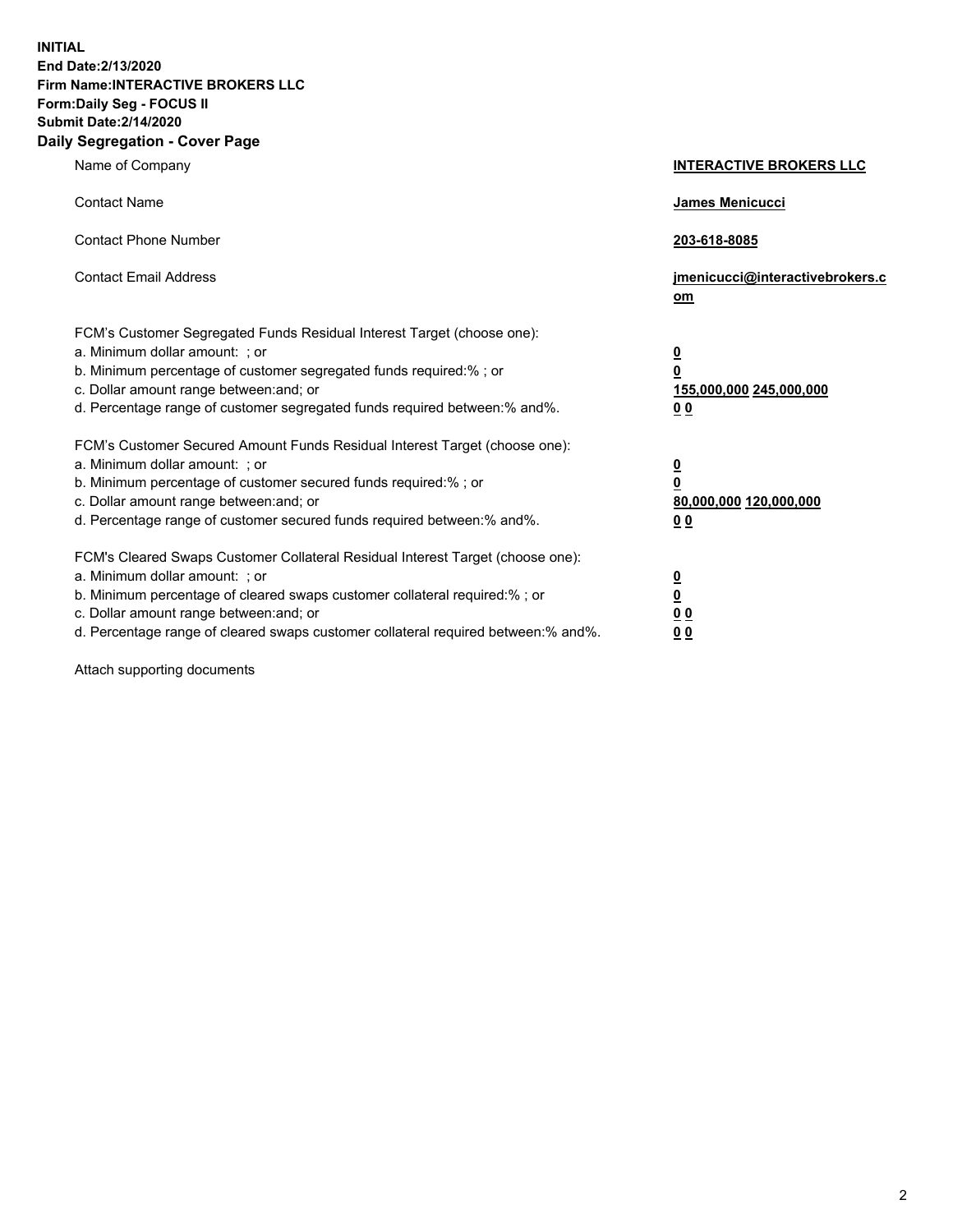## **INITIAL End Date:2/13/2020 Firm Name:INTERACTIVE BROKERS LLC Form:Daily Seg - FOCUS II Submit Date:2/14/2020 Daily Segregation - Secured Amounts**

|     | Daily Segregation - Secured Amounts                                                         |                                                                 |
|-----|---------------------------------------------------------------------------------------------|-----------------------------------------------------------------|
|     | Foreign Futures and Foreign Options Secured Amounts                                         |                                                                 |
|     | Amount required to be set aside pursuant to law, rule or regulation of a foreign            | $0$ [7305]                                                      |
|     | government or a rule of a self-regulatory organization authorized thereunder                |                                                                 |
| 1.  | Net ledger balance - Foreign Futures and Foreign Option Trading - All Customers             |                                                                 |
|     | A. Cash                                                                                     | 481,523,844 [7315]                                              |
|     | B. Securities (at market)                                                                   | $0$ [7317]                                                      |
| 2.  | Net unrealized profit (loss) in open futures contracts traded on a foreign board of trade   | 17,067,000 [7325]                                               |
| 3.  | Exchange traded options                                                                     |                                                                 |
|     | a. Market value of open option contracts purchased on a foreign board of trade              | 184,994 [7335]                                                  |
|     | b. Market value of open contracts granted (sold) on a foreign board of trade                | -247,718 [7337]                                                 |
| 4.  | Net equity (deficit) (add lines 1. 2. and 3.)                                               | 498,528,120 [7345]                                              |
| 5.  | Account liquidating to a deficit and account with a debit balances - gross amount           | 6,970 [7351]                                                    |
|     | Less: amount offset by customer owned securities                                            | 0 [7352] 6,970 [7354]                                           |
| 6.  | Amount required to be set aside as the secured amount - Net Liquidating Equity              | 498,535,090 [7355]                                              |
|     | Method (add lines 4 and 5)                                                                  |                                                                 |
| 7.  | Greater of amount required to be set aside pursuant to foreign jurisdiction (above) or line | 498,535,090 [7360]                                              |
|     | 6.                                                                                          |                                                                 |
|     | FUNDS DEPOSITED IN SEPARATE REGULATION 30.7 ACCOUNTS                                        |                                                                 |
| 1.  | Cash in banks                                                                               |                                                                 |
|     | A. Banks located in the United States                                                       | 61,714,114 [7500]                                               |
|     | B. Other banks qualified under Regulation 30.7                                              | 0 [7520] 61,714,114 [7530]                                      |
| 2.  | Securities                                                                                  |                                                                 |
|     | A. In safekeeping with banks located in the United States                                   | 446,247,875 [7540]                                              |
|     | B. In safekeeping with other banks qualified under Regulation 30.7                          | 0 [7560] 446,247,875 [7570]                                     |
| 3.  | Equities with registered futures commission merchants                                       |                                                                 |
|     | A. Cash                                                                                     | $0$ [7580]                                                      |
|     | <b>B.</b> Securities                                                                        | $0$ [7590]                                                      |
|     | C. Unrealized gain (loss) on open futures contracts                                         | $0$ [7600]                                                      |
|     | D. Value of long option contracts                                                           | $0$ [7610]                                                      |
|     | E. Value of short option contracts                                                          | 0 [7615] 0 [7620]                                               |
| 4.  | Amounts held by clearing organizations of foreign boards of trade                           |                                                                 |
|     | A. Cash                                                                                     | $0$ [7640]                                                      |
|     | <b>B.</b> Securities                                                                        | $0$ [7650]                                                      |
|     | C. Amount due to (from) clearing organization - daily variation                             | $0$ [7660]                                                      |
|     | D. Value of long option contracts                                                           | $0$ [7670]                                                      |
|     | E. Value of short option contracts                                                          | 0 [7675] 0 [7680]                                               |
| 5.  | Amounts held by members of foreign boards of trade                                          |                                                                 |
|     | A. Cash                                                                                     | 110,987,151 [7700]                                              |
|     | <b>B.</b> Securities                                                                        | $0$ [7710]                                                      |
|     | C. Unrealized gain (loss) on open futures contracts                                         | 3,492,528 [7720]                                                |
|     | D. Value of long option contracts                                                           | 184,994 [7730]                                                  |
|     | E. Value of short option contracts                                                          | <u>-<b>247,718</b> [</u> 7735] <u><b>114,416,955 [7740]</b></u> |
| 6.  | Amounts with other depositories designated by a foreign board of trade                      | $0$ [7760]                                                      |
| 7.  | Segregated funds on hand                                                                    | $0$ [7765]                                                      |
| 8.  | Total funds in separate section 30.7 accounts                                               | 622,378,944 [7770]                                              |
| 9.  | Excess (deficiency) Set Aside for Secured Amount (subtract line 7 Secured Statement         | 123,843,854 [7380]                                              |
|     | Page 1 from Line 8)                                                                         |                                                                 |
| 10. | Management Target Amount for Excess funds in separate section 30.7 accounts                 | 80,000,000 [7780]                                               |
| 11. | Excess (deficiency) funds in separate 30.7 accounts over (under) Management Target          | 43,843,854 [7785]                                               |
|     |                                                                                             |                                                                 |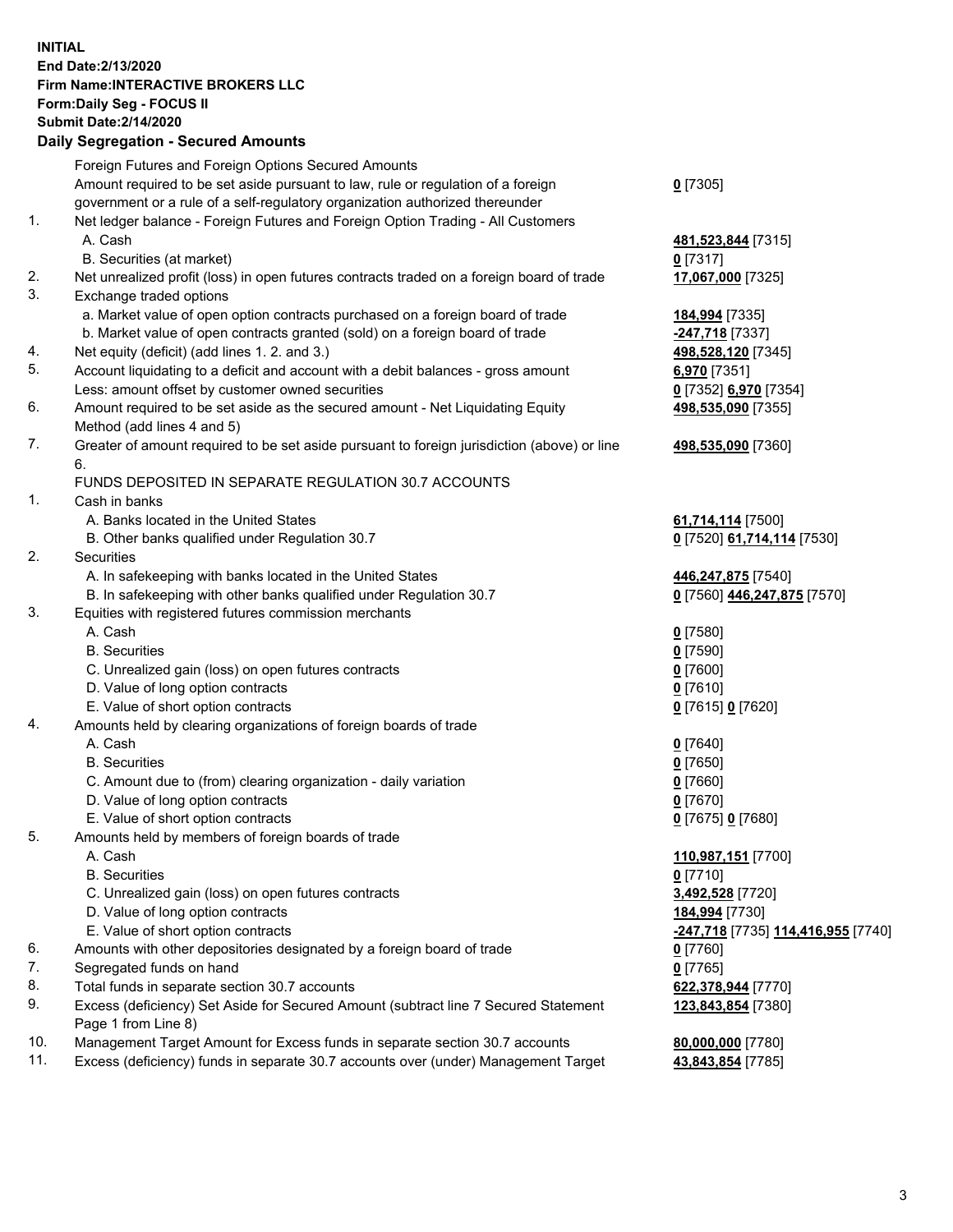**INITIAL End Date:2/13/2020 Firm Name:INTERACTIVE BROKERS LLC Form:Daily Seg - FOCUS II Submit Date:2/14/2020 Daily Segregation - Segregation Statement** SEGREGATION REQUIREMENTS(Section 4d(2) of the CEAct) 1. Net ledger balance A. Cash **4,194,778,281** [7010] B. Securities (at market) **0** [7020] 2. Net unrealized profit (loss) in open futures contracts traded on a contract market **-19,577,834** [7030] 3. Exchange traded options A. Add market value of open option contracts purchased on a contract market **199,374,216** [7032] B. Deduct market value of open option contracts granted (sold) on a contract market **-260,465,115** [7033] 4. Net equity (deficit) (add lines 1, 2 and 3) **4,114,109,548** [7040] 5. Accounts liquidating to a deficit and accounts with debit balances - gross amount **930,475** [7045] Less: amount offset by customer securities **0** [7047] **930,475** [7050] 6. Amount required to be segregated (add lines 4 and 5) **4,115,040,023** [7060] FUNDS IN SEGREGATED ACCOUNTS 7. Deposited in segregated funds bank accounts A. Cash **1,111,306,266** [7070] B. Securities representing investments of customers' funds (at market) **1,843,240,260** [7080] C. Securities held for particular customers or option customers in lieu of cash (at market) **0** [7090] 8. Margins on deposit with derivatives clearing organizations of contract markets A. Cash **4,989,251** [7100] B. Securities representing investments of customers' funds (at market) **1,420,716,988** [7110] C. Securities held for particular customers or option customers in lieu of cash (at market) **0** [7120] 9. Net settlement from (to) derivatives clearing organizations of contract markets **-2,452,811** [7130] 10. Exchange traded options A. Value of open long option contracts **199,177,947** [7132] B. Value of open short option contracts **-260,321,864** [7133] 11. Net equities with other FCMs A. Net liquidating equity **0** [7140] B. Securities representing investments of customers' funds (at market) **0** [7160] C. Securities held for particular customers or option customers in lieu of cash (at market) **0** [7170] 12. Segregated funds on hand **0** [7150] 13. Total amount in segregation (add lines 7 through 12) **4,316,656,037** [7180] 14. Excess (deficiency) funds in segregation (subtract line 6 from line 13) **201,616,014** [7190] 15. Management Target Amount for Excess funds in segregation **155,000,000** [7194] **46,616,014** [7198]

16. Excess (deficiency) funds in segregation over (under) Management Target Amount Excess